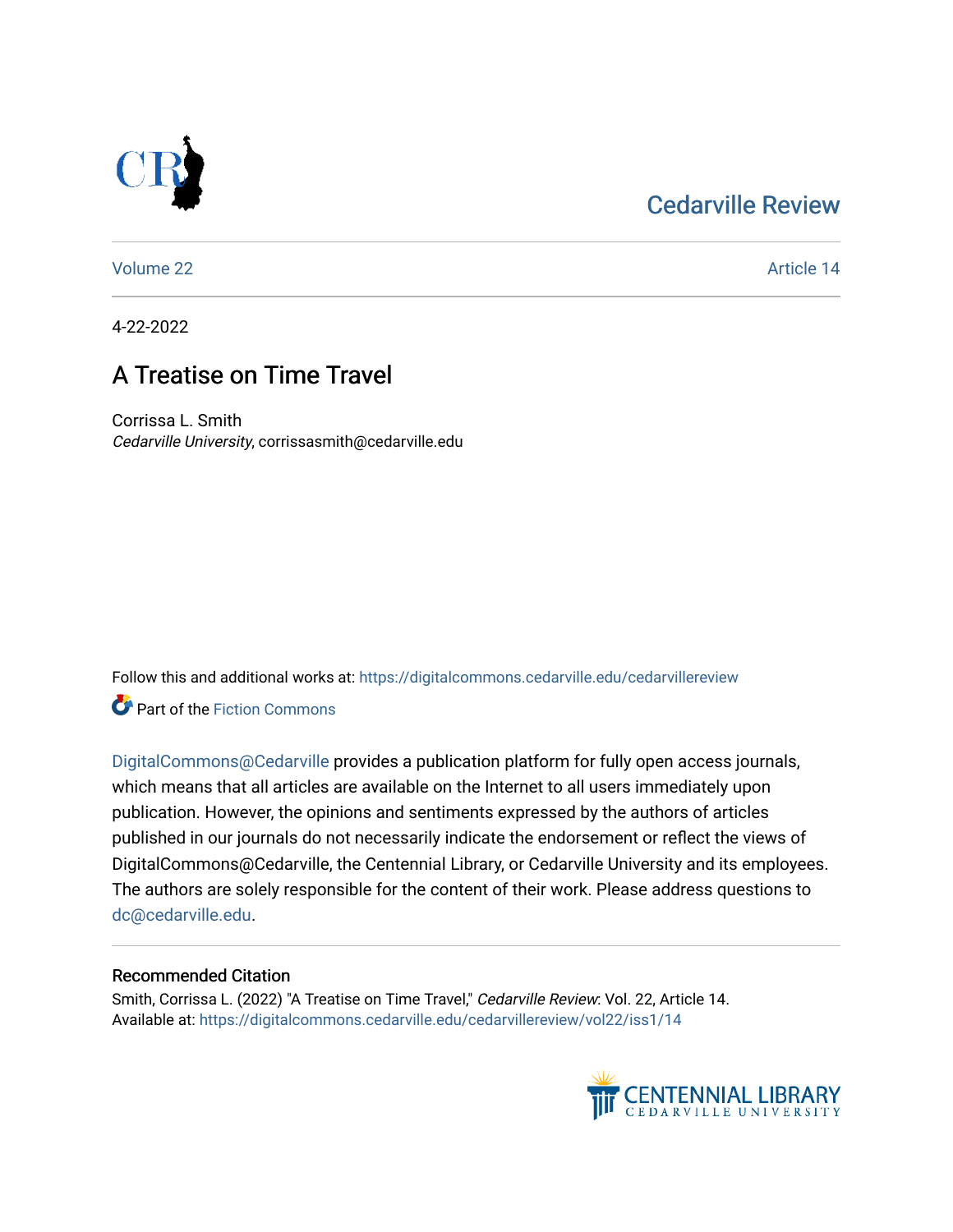## A Treatise on Time Travel

#### Description

A poet-mathematician from a different universe waxes eloquent on the nature of space and time.

### Creative Commons License



This work is licensed under a [Creative Commons Attribution-Noncommercial-No Derivative Works 4.0](http://creativecommons.org/licenses/by-nc-nd/4.0/) [License](http://creativecommons.org/licenses/by-nc-nd/4.0/).

#### About the Contributor

Corrissa Smith is a student at Cedarville University who majors in computer science, studies music, and experiments in all things art.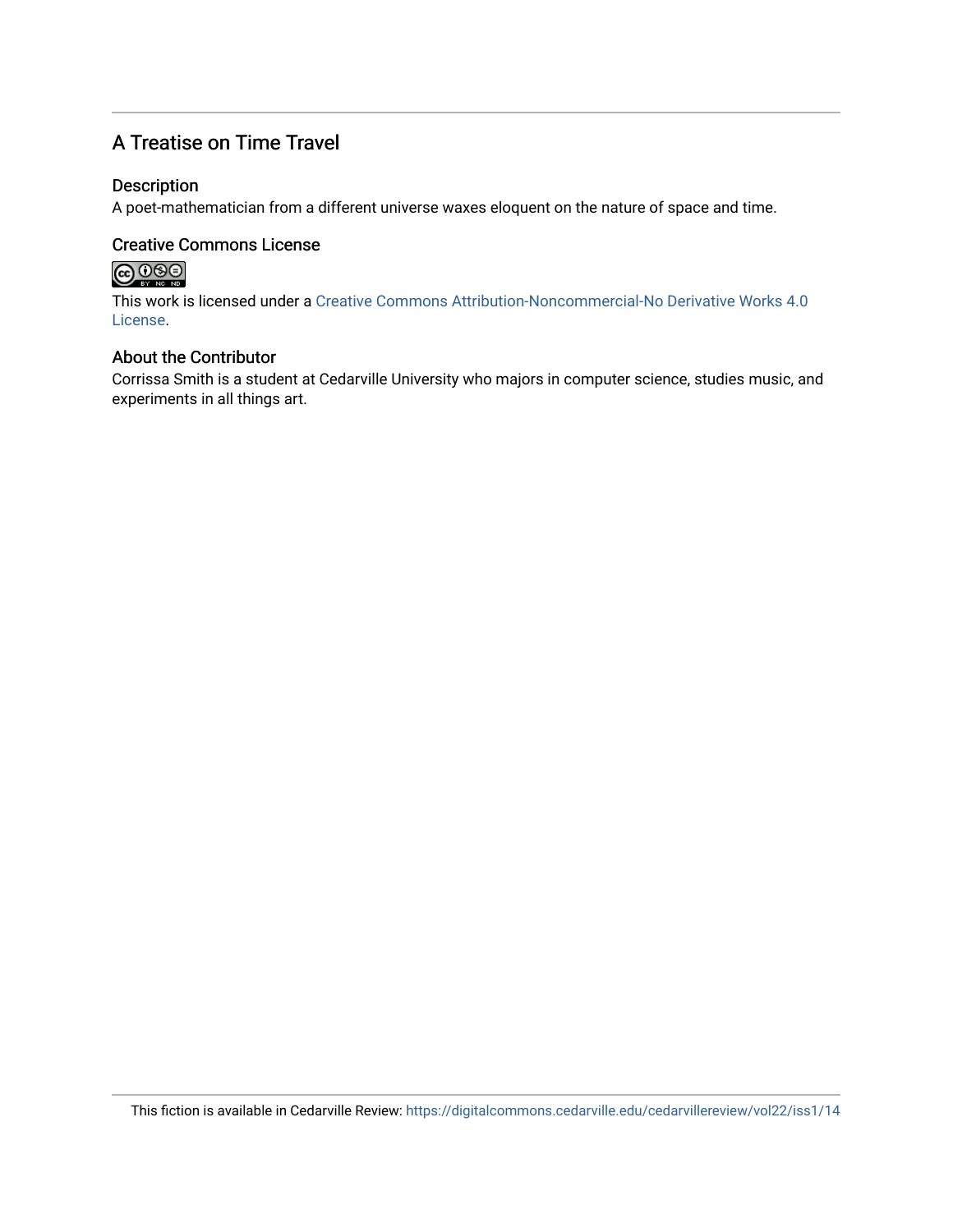# **A TREATISE ON TIME TRAVEL**

*Corrissa L. Smith*

A Treatise on Time Travel. Sir Bartholomew Achida, Poet and Mathematician.

#### **I. Definitions**

A formal definition of time: The sequential continuity of space as perceived by the mortal mind.

A formal definition of space: The adjacent continuity of place.

#### **II. Relationship**

These being the case, it may be clear That time and space are closer than appear Whereas space is tridirectional, with right and left, up and down, front and back, it is bereft of time's before and after which complete the fourth axle.

Though time appears sequential, it is quite alike to space: from a certain referential, both exist as total states.

Instantaneous travel through space and time ought then be much the same. We expect to find one possible should the other be ascertained.

In fact we find this to be true, upon analysis of the equations, too.